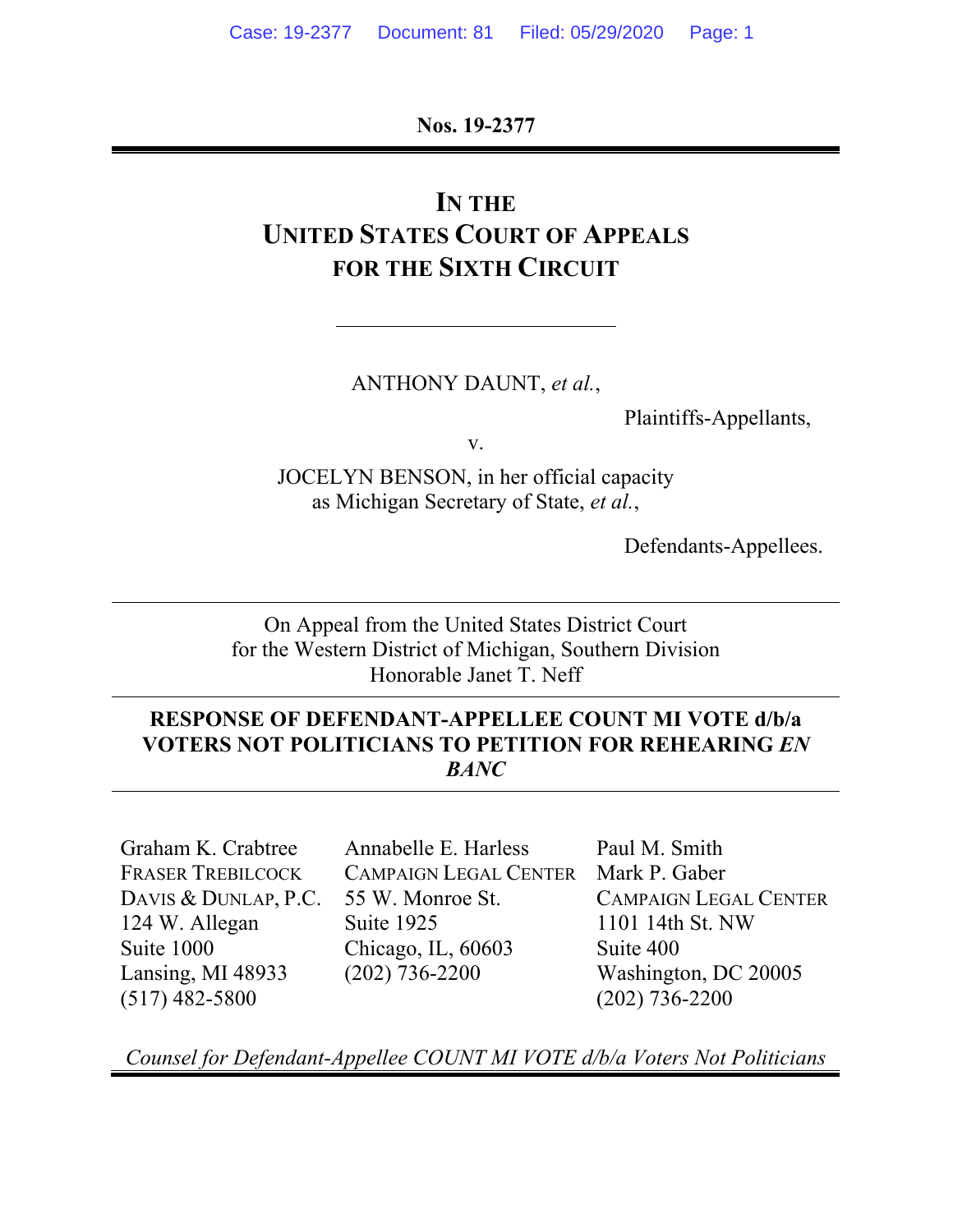## **TABLE OF CONTENTS**

| I. <i>En Banc</i> Review Is Unwarranted Because Appellants' Claims Fail Under                                                          |  |
|----------------------------------------------------------------------------------------------------------------------------------------|--|
| II. En Banc Review Is Unwarranted Because the Unique Facts of this Case Are                                                            |  |
| III. The Panel's Unanimous Decision Upholding the Family Member<br>Limitation and the Six-Year Waiting Period Does Not Warrant En Banc |  |
|                                                                                                                                        |  |
|                                                                                                                                        |  |
|                                                                                                                                        |  |
| DESIGNATION OF RELEVANT DISTRICT COURT DOCUMENTS  14                                                                                   |  |
|                                                                                                                                        |  |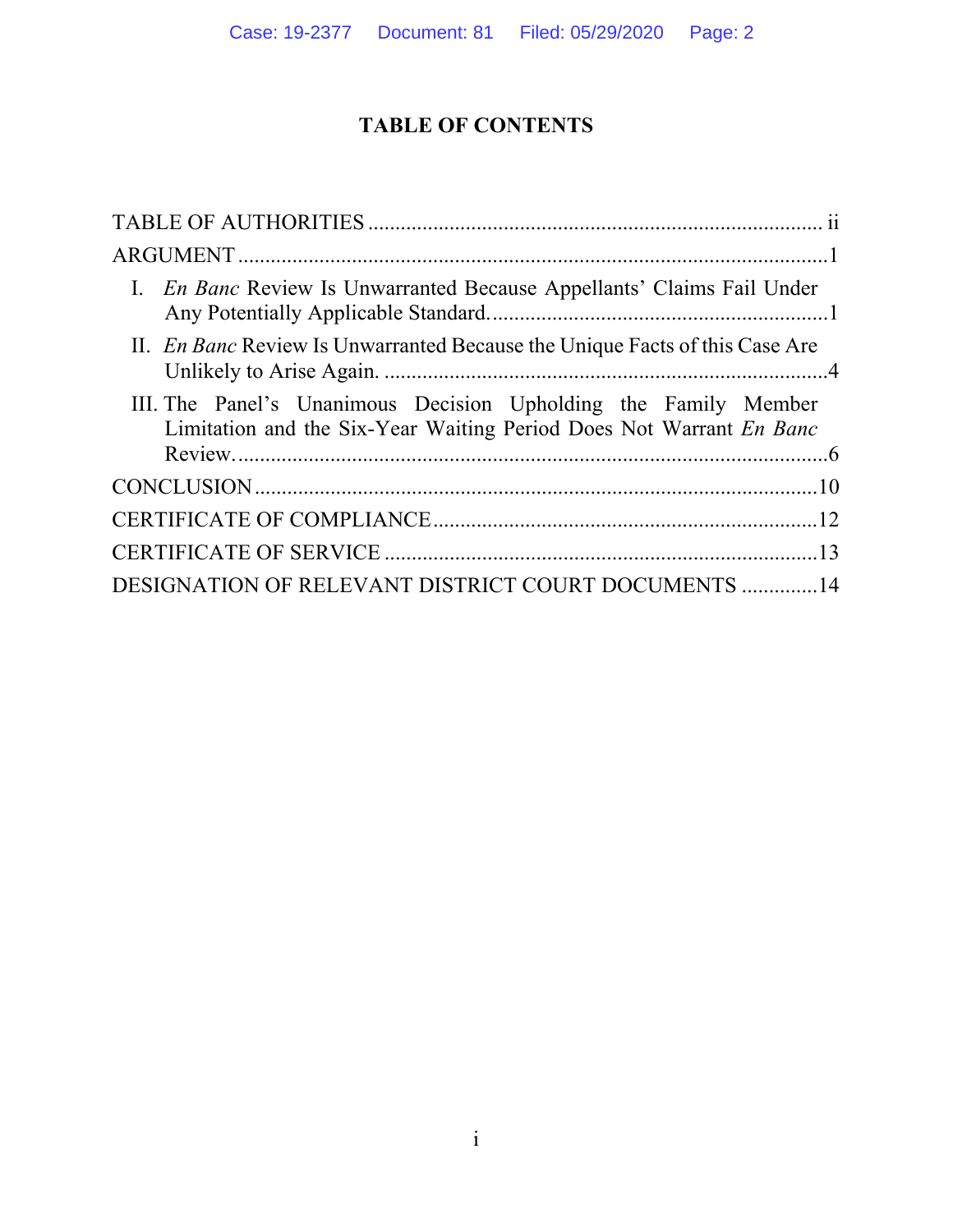## **TABLE OF AUTHORITIES**

## **Cases**

| Citizens for Legislative Choice v. Miller, 144 F.3d 916 (6th Cir. 1998)2, 3, 8 |
|--------------------------------------------------------------------------------|
|                                                                                |
|                                                                                |
| Connection Distributing Co. v. Holder, 557 F.3d 321 (6th Cir. 2009)            |
|                                                                                |
|                                                                                |
|                                                                                |
| New York State Club Ass'n, Inc. v. City of New York, 487 U.S. 1 (1988)         |
|                                                                                |
|                                                                                |
| U.S. Civil Service Commission v. National Ass'n of Letter Carriers,            |
|                                                                                |
| <b>Constitutional Provisions</b>                                               |
|                                                                                |
|                                                                                |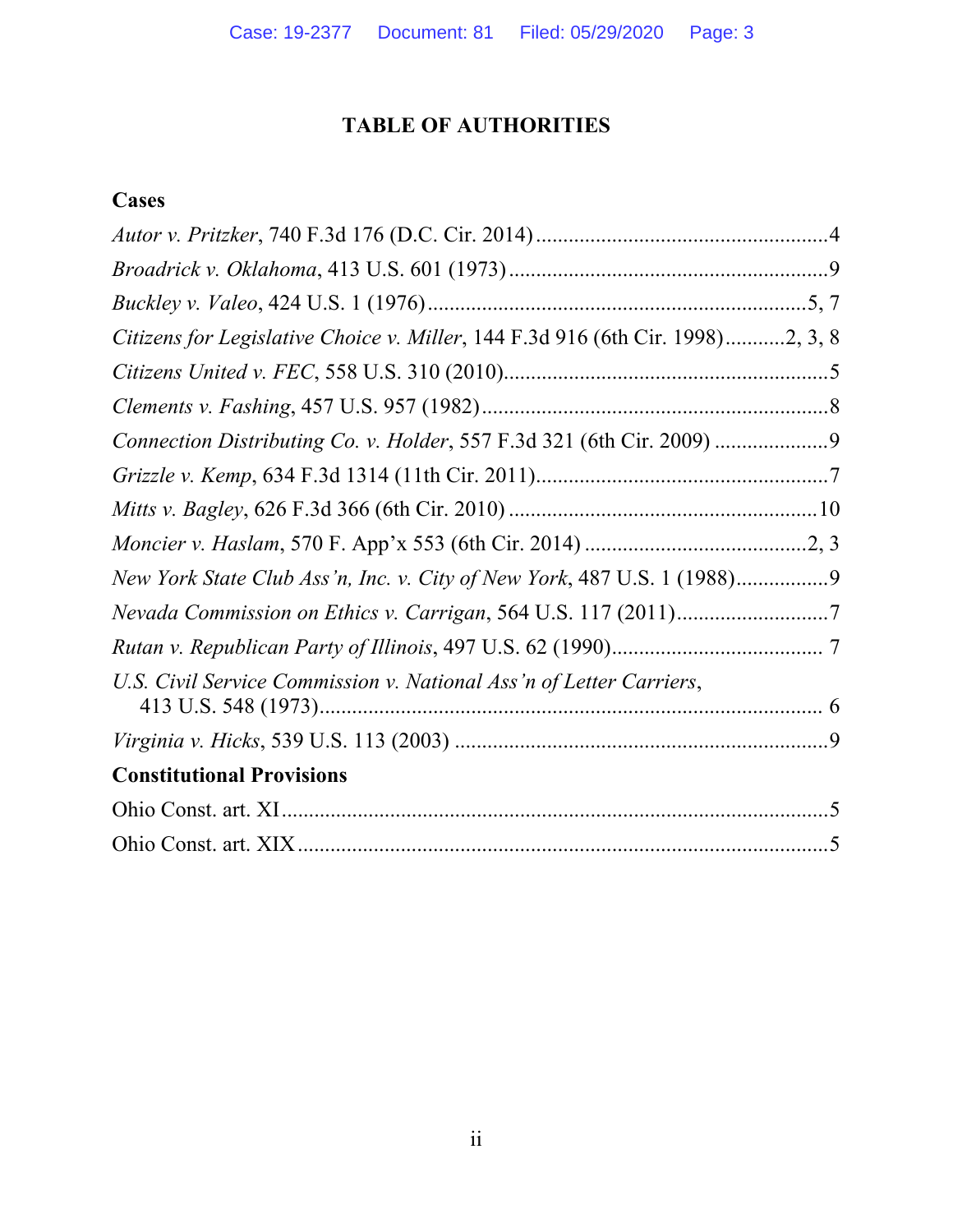Appellants ask this Court to convene *en banc* because they disagree with one of two standards the panel considered, but declined to actually adopt. They do not challenge the alternative standard. Moreover, Judge Readler, who concurred, agreed Appellants should lose, but would have applied a standard even *more* deferential to Appellees than the one Appellants have focused on. The unique circumstances of this case are near certain never to recur again in this Circuit. Finally, we note that Appellants fail to even to contest the rejection of the bulk of the claims they brought in this case. By its own terms, Appellants' rehearing petition only seeks a different *outcome* with respect to two narrow issues—eligibility criteria they facially challenge based upon hypotheticals that do not apply to them. This is not a case for *en banc* rehearing.

#### **ARGUMENT**

#### **I.** *En Banc* **Review Is Unwarranted Because Appellants' Claims Fail Under Any Potentially Applicable Standard.**

*En banc* review of the panel's decision is unwarranted because Appellants' claims fail under any standard, as the panel unanimously concluded. Appellants focus their rehearing petition on the panel's consideration of the *Anderson-Burdick*  test, but the panel did not even hold that *Anderson-Burdick* applies. Rather, the panel assessed Appellants' claims under both the *Anderson-Burdick* test and the unconstitutional-conditions doctrine and concluded it "need not choose between the two" because "the eligibility criteria are constitutional under either." Slip Op. at 9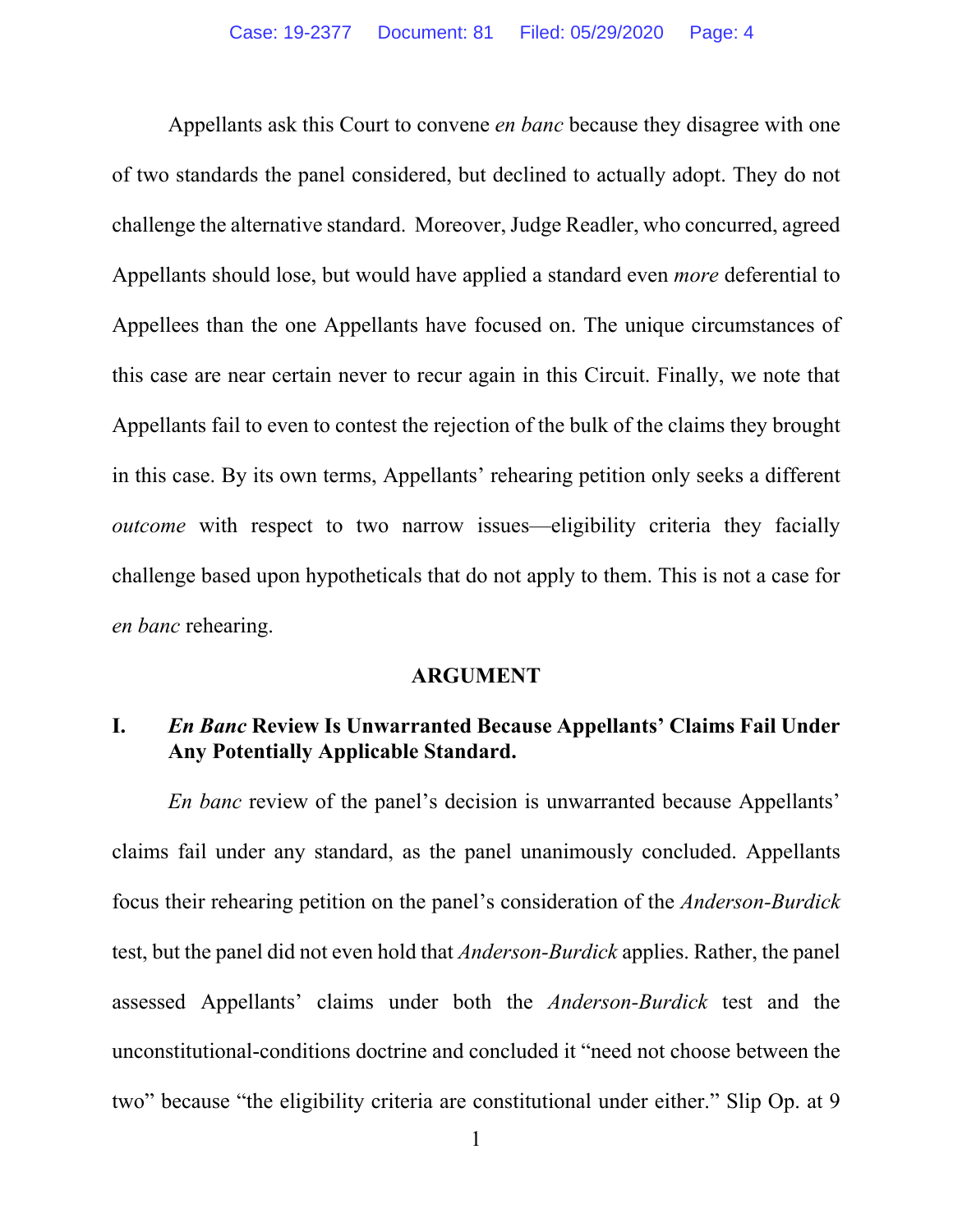(quotation marks omitted). That is precisely what this Court did when it upheld Michigan's term limits for legislators over twenty years ago. *See Citizens for Legislative Choice v. Miller*, 144 F.3d 916, 920 (6th Cir. 1998).<sup>1</sup>

 Appellants do not challenge the panel's alternative consideration of the unconstitutional-conditions doctrine. Indeed, Appellants do not even challenge the panel's *rejection* of their claims under that framework, except in a narrow regard that is likewise unworthy of *en banc* review. *See infra* Part III. It makes no sense for the Court to sit *en banc* when the test about which Appellants complain was not actually adopted by the panel, and when the *en banc* Court's decision would not alter the panel's judgment.

 Appellants cite to the Court's rejection of the *Anderson-Burdick* test in *Moncier v. Haslam*, 570 F. App'x 553 (6th Cir. 2014), and contend that "[t]he character of the laws challenged in *Moncier* is similar to the exclusionary criteria" of Michigan's redistricting commission in that "they both involve the selection of government employees," Pet. at 10. Appellants urge that "[t]he result here should be no different" than in *Moncier*. *Id.* at 11. That is a curious position, if one presumes Appellants wish to win their lawsuit. In *Moncier* the Court rejected the *Anderson-Burdick* test because that test does not "mandate that states organize their

<sup>&</sup>lt;sup>1</sup> The fact that this Court also considered the *Anderson-Burdick* test in the context of qualifications to be a Michigan official over twenty years ago seriously undermines Appellants' contention that the panel veered from Circuit precedent.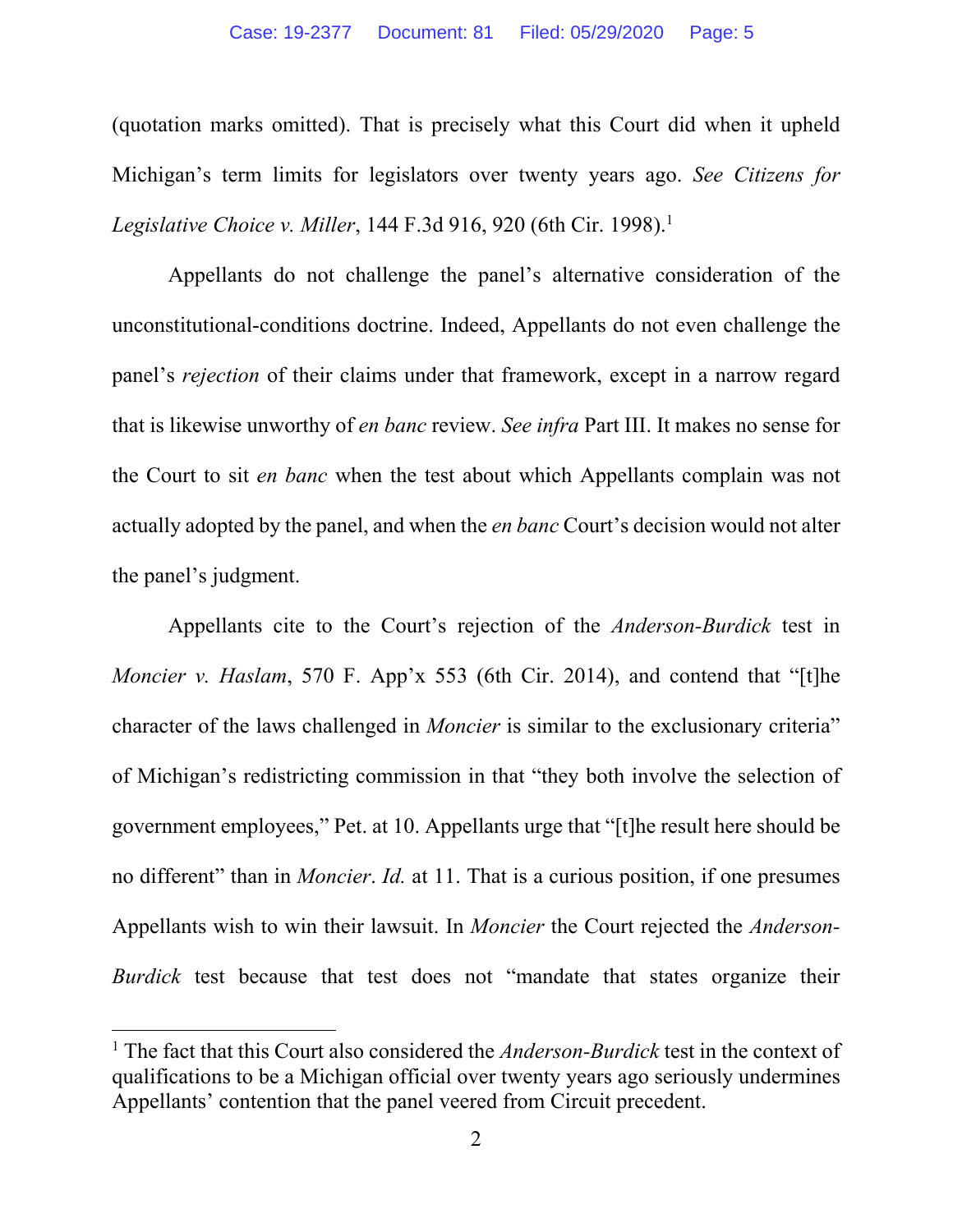governments in a particular manner . . . or specify how states must fill . . . vacancies." 570 F. App'x at 559. The *Moncier* Court thus affirmed the dismissal of the plaintiffs' claim. On this we agree: "[t]he result here should be no different." Pet. at 10. But rehearing *en banc* is not needed to effect that result.

 Appellants likewise contend that the *Anderson-Burdick* test is "overly deferential to the State," Pet. at 12, and rely heavily on Judge Readler's criticisms of that test. But Judge Readler's concurrence does not aid Appellants—he would have applied a test that is *more deferential* to the State. *See* Slip Op. at 37 (Readler, J., concurring) (concluding that the "deferential approach" identified as an alternative in *Citizens for Legislative Choice* might be the "best" framework because it "affords appropriate deference to a state's strong interest in self-governance"). Under that test, a state's sovereign choices regarding the qualifications for important offices must be upheld unless *plainly* in conflict with the federal Constitution. *Citizens for Legislative Choice*, 144 F.3d at 925. That test emphasizes that "[a]s a sovereign, Michigan deserves deference in structuring its government." This is so because "the authority of the people of the States to determine the qualifications of their most important government officials . . . is a power reserved to the States under the Tenth Amendment and guaranteed them by [the Guarantee Clause] of the Constitution." *Id.* (quoting *Gregory v. Ashcroft*, 501 U.S. 452, 463 (1991)).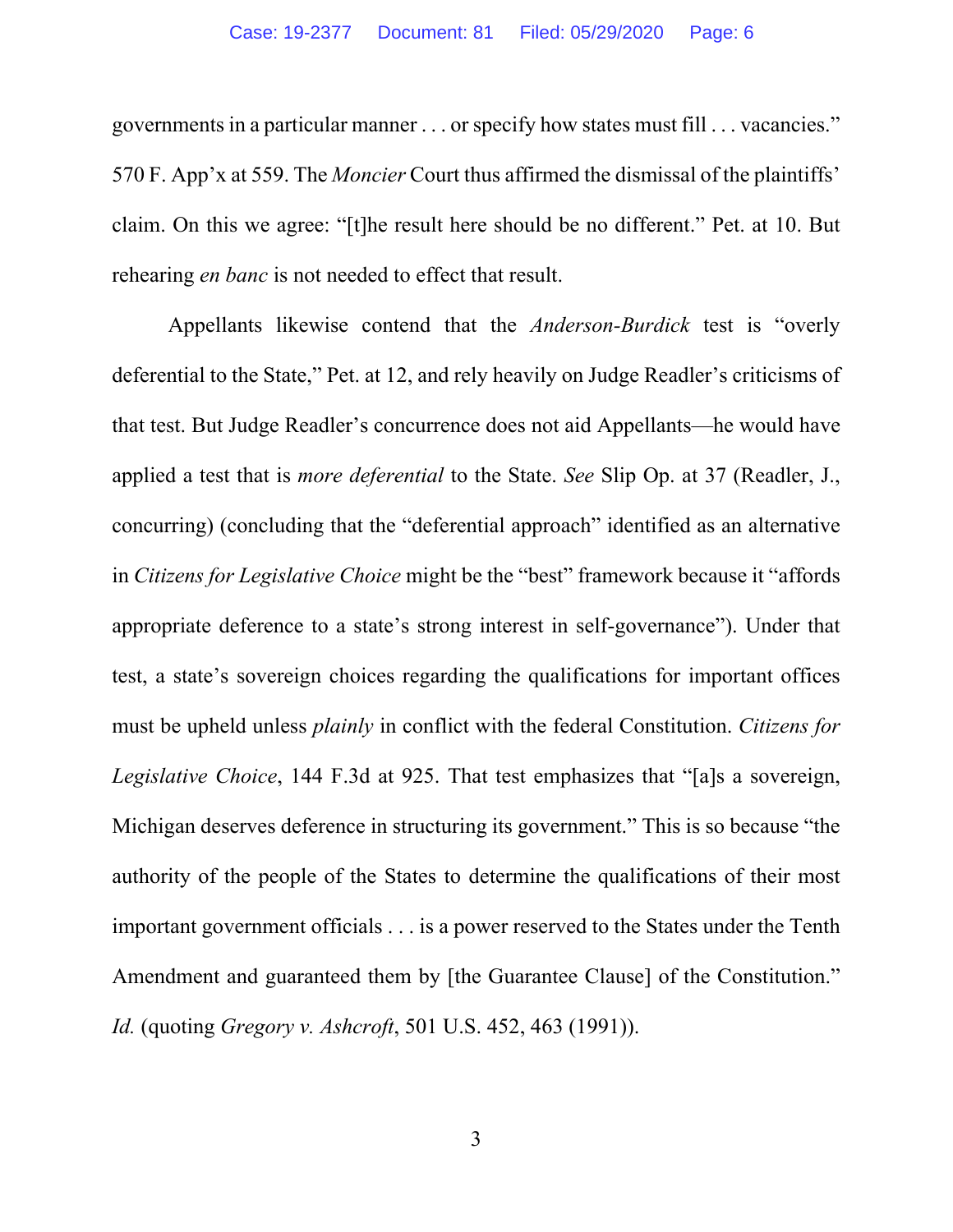Judge Readler would have upheld the Commission's eligibility criteria under this test. Slip Op. at 37. He likewise took no issue with the panel majority's decision to uphold the eligibility criteria under the unconstitutional-conditions doctrine. Ultimately, all three potential tests identified in the panel's majority and concurring opinions balance the State's interest in structuring its government with Appellants' asserted speech interests.<sup>2</sup> Under all three tests, Michigan's interest in structuring its government prevails, as every federal judge to consider this case has concluded. It matters little what that test is called, and it certainly does not warrant convening the sixteen judges on this Court to decide what to call the balancing test under which Appellants claims must be rejected.

#### **II.** *En Banc* **Review Is Unwarranted Because the Unique Facts of this Case Are Unlikely to Arise Again.**

*En banc* review is also unwarranted because the unique facts of this case are unlikely to arise again, making the question of whether the *Anderson-Burdick* test applies here doubly unworthy of further consideration. The panel correctly recognized that this is a unique case: "[b]oth the question of the criteria's

<sup>&</sup>lt;sup>2</sup> Before the panel, Appellants relied upon the D.C. Circuit's decision regarding eligibility of lobbyists to serve on federal advisory committees to urge application of strict scrutiny. *See Autor v. Pritzker*, 740 F.3d 176 (D.C. Cir. 2014). But the D.C. Circuit remanded for application of the *Pickering* test—another balancing test that gives substantial weight to the government's interests. *Id.* at 183-84. Application of the *Pickering* test would do Appellants no good either. *See also* MRP's Appellants' Pet. for Reh'g *En Banc* at 16 (misstating the *Autor* court's holding and offering that misstatement as one of two reasons to grant rehearing *en banc*).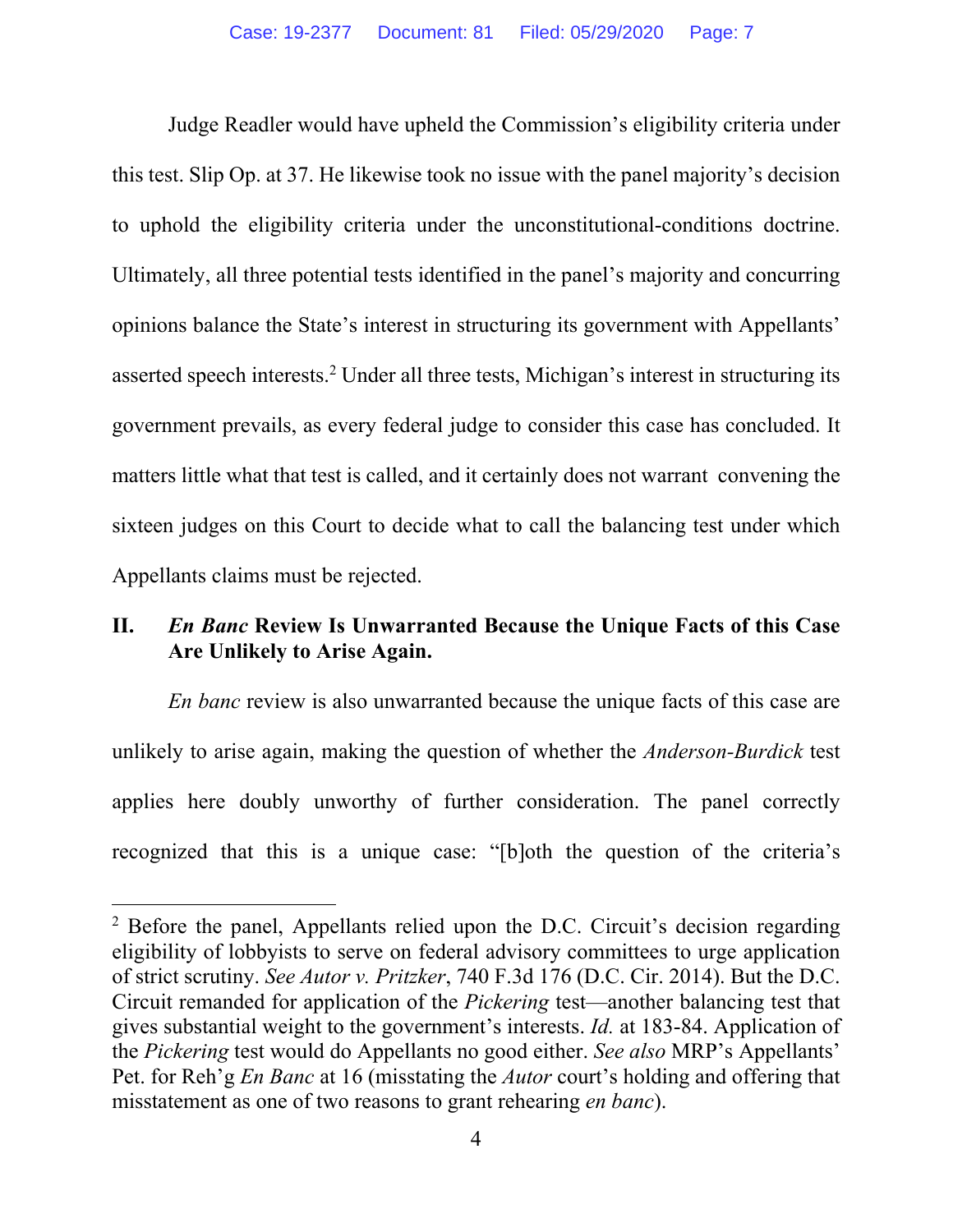constitutionality and the analytical framework through which to answer this question are matters of first impression not only in this circuit but in the federal courts generally." Slip Op. at 9. These questions are exceedingly unlikely to arise in this Circuit again.

The Sixth Circuit includes Michigan, Ohio, Kentucky, and Tennessee. Ohio voters also adopted redistricting reform in 2018, but the Ohio redistricting commission consists of existing state officeholders or their appointees. Ohio Const. arts. XI & XIX. So the challenge Appellants raise here could not arise in Ohio. Neither Kentucky nor Tennessee permit ballot initiatives, and the odds of either state's legislature voluntarily ceding power to a Michigan-style commission seem vanishingly small.

Because the circumstances of this case have never arisen before (anywhere), and are virtually guaranteed never to arise again in this Circuit, Appellants' concern that "it will be nearly impossible to re-cabin" the *Anderson-Burdick* test because "the genie is out of the published-opinion bottle," Pet. at 12, is misplaced. The panel *itself* cabined the *Anderson-Burdick* test by *declining to actually adopt it*, and instead rejected Appellants' claim under any conceivable framework.<sup>3</sup> It makes no sense to

<sup>&</sup>lt;sup>3</sup> Appellants' concern that the *Anderson-Burdick* test might come to be used in campaign finance cases, Pet. at 12, is misplaced, considering the Supreme Court's considerable precedent on that issue. *See, e.g.*, *Buckley v. Valeo*, 424 U.S. 1 (1976); *Citizens United v. FEC*, 558 U.S. 310 (2010).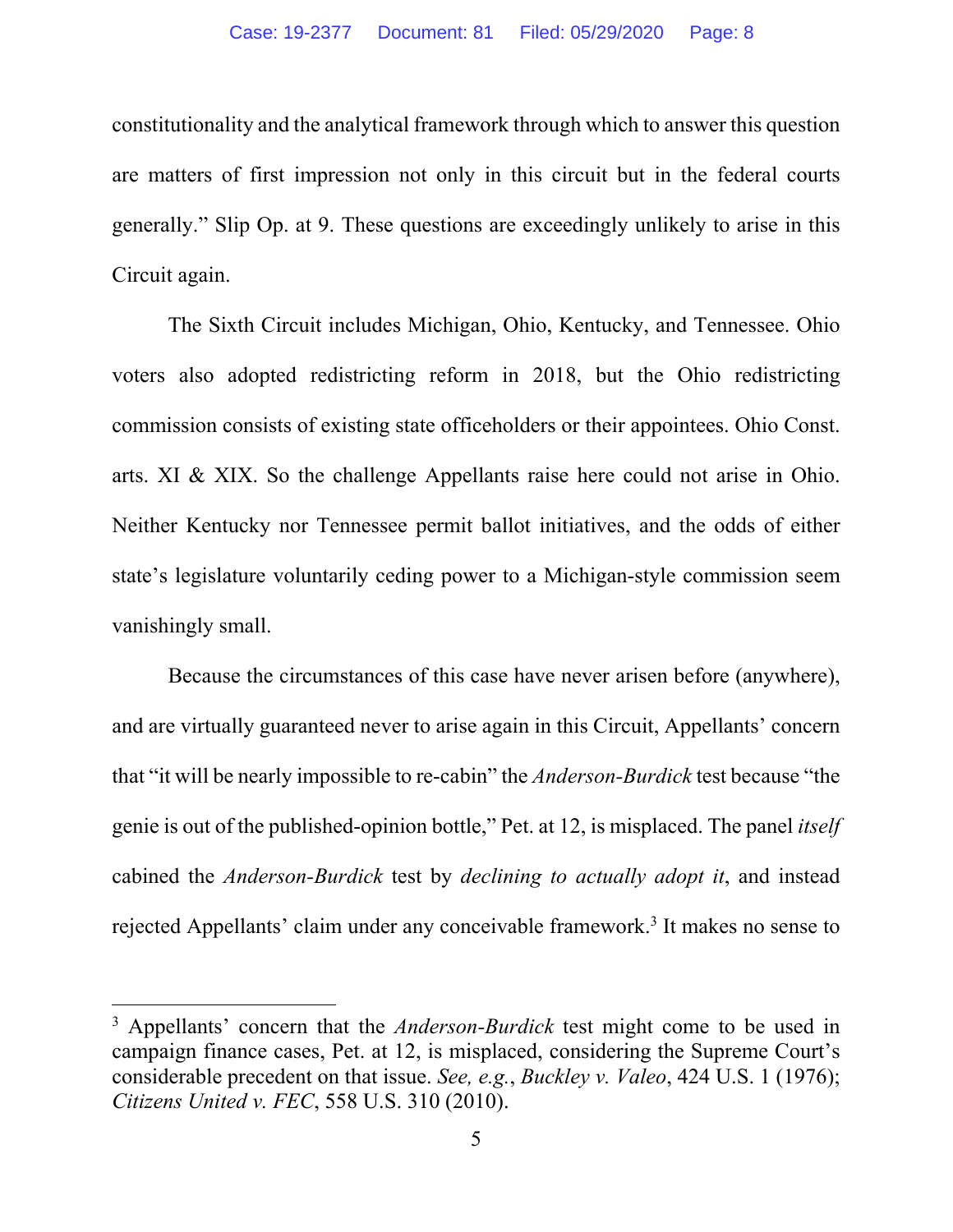convene the *en banc* Court to consider whether the panel should have excluded from its menu of options one of several potential balancing tests in a case whose facts will not arise again.4

#### **III. The Panel's Unanimous Decision Upholding the Family Member Limitation and the Six-Year Waiting Period Does Not Warrant** *En Banc* **Review.**

 The panel's unanimous decision to uphold the restriction on family members of disqualified persons serving on the Commission and the six-year waiting period does not warrant *en banc* review. Contrary to Appellants' contention that the panel gave these issues "short shrift," Pet. at 13, the panel carefully considered these issues and the governing case law and unanimously upheld the provisions. The panel correctly recognized that Michigan has a strong interest in preventing the "*appearance* of undue influence," Slip Op. at 16 (emphasis in original), by making ineligible those with recent partisan involvement or close associations with disqualified persons. The Supreme Court has long approved this important state interest. *See U.S. Civil Serv. Comm'n v. Nat'l Ass'n of Letter Carriers*, 413 U.S. 548, 565 (1973) ("[I]t is not only important that the Government and its employees in fact avoid practicing political justice, but it is also critical that they appear to the public

<sup>4</sup> Judge Readler and Appellants express concern with the *Anderson-Burdick* test generally. *See* Slip Op. at 36 ("I am . . . reluctant to apply *Anderson-Burdick* even in resolving election disputes . . . ."); Pet. at 11-13. But the *en banc* Court has no power to abrogate the Supreme Court cases adopting the *Anderson-Burdick* framework. And this case would be an especially poor vehicle for such an effort.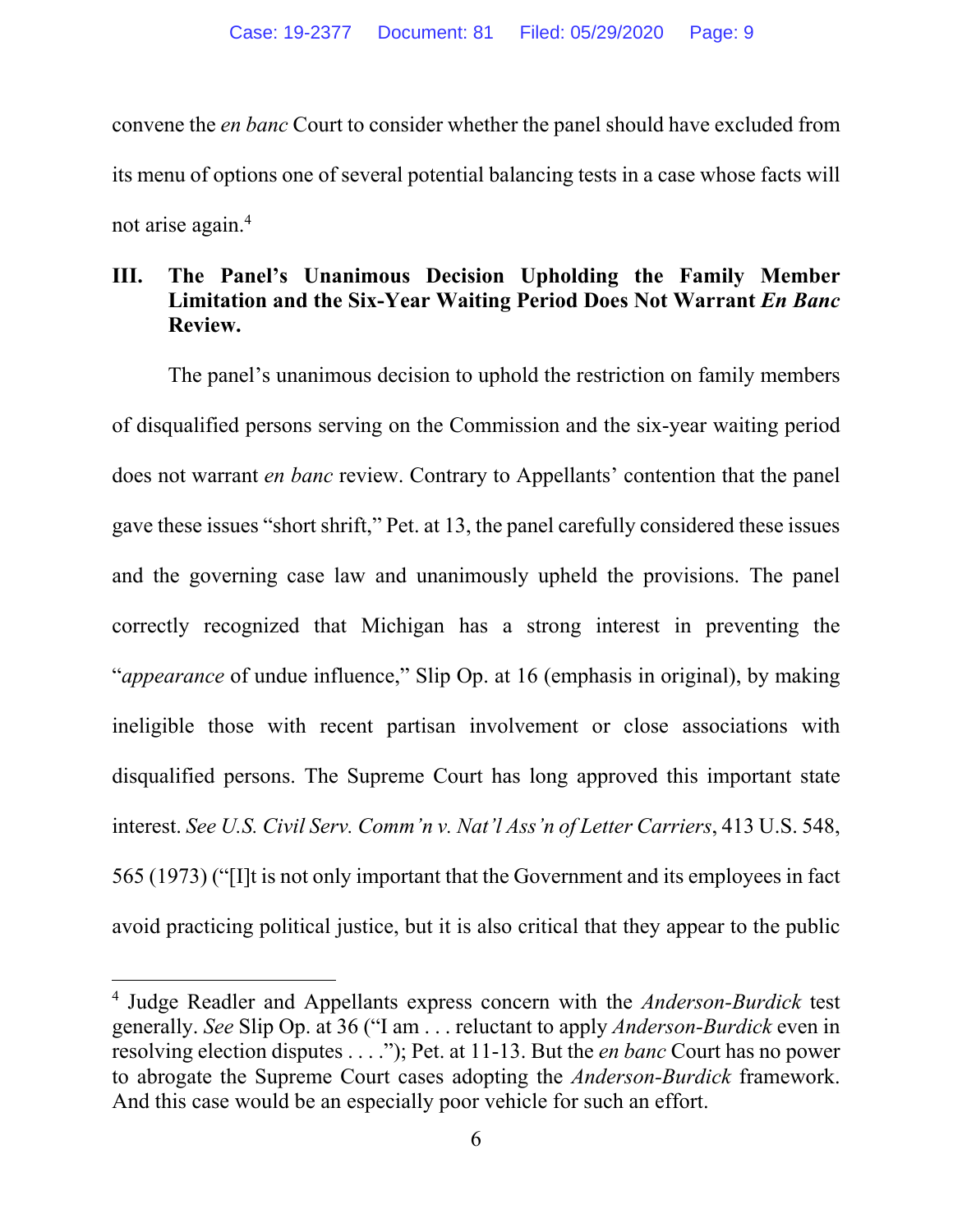to be avoiding it."); *Buckley*, 424 U.S. at 27 (noting that the government's interest in preventing the "appearance of corruption" is "[o]f almost equal concern as the danger of actual quid pro quo arrangements" and sufficient to withstand heightened scrutiny, let alone rational basis).

 Indeed, the Supreme Court has recognized that states may prevent influence over government decisions by persons whose family members have conflicts of interest. *See Nevada Comm'n on Ethics v. Carrigan*, 564 U.S. 117, 119-20, 129 (2011) (upholding Nevada conflicts-of-interest statute that prevented government official from voting on matters for which their family members had a conflict of interest). The Eleventh Circuit has as well. *See Grizzle v. Kemp*, 634 F.3d 1314, 1316, 1325 (11th Cir. 2011) (upholding under rational basis review a statute disqualifying from eligibility to serve on school boards those whose immediate family members serve on school board or in leadership position at schools). Appellants cite no contrary cases. The panel's decision is consistent with the Supreme Court's and other Circuits' precedent and should not be disturbed.<sup>5</sup>

<sup>&</sup>lt;sup>5</sup> It is also unclear how the "family member" Appellants—Plaintiffs Paul Sheridan and Bridget Beard—even state a First Amendment claim. They are not excluded from the Commission based upon any of *their* prior speech-related activity. Indeed, they object that they are excluded despite *not* personally engaging in partisan activity. Because they have no independent constitutional right to serve as a commissioner, *cf. Rutan v. Republican Party of Ill.*, 497 U.S. 62, 72 (1990), and their eligibility is not conditioned on any of their prior speech-related activity, they have no cognizable First Amendment claim.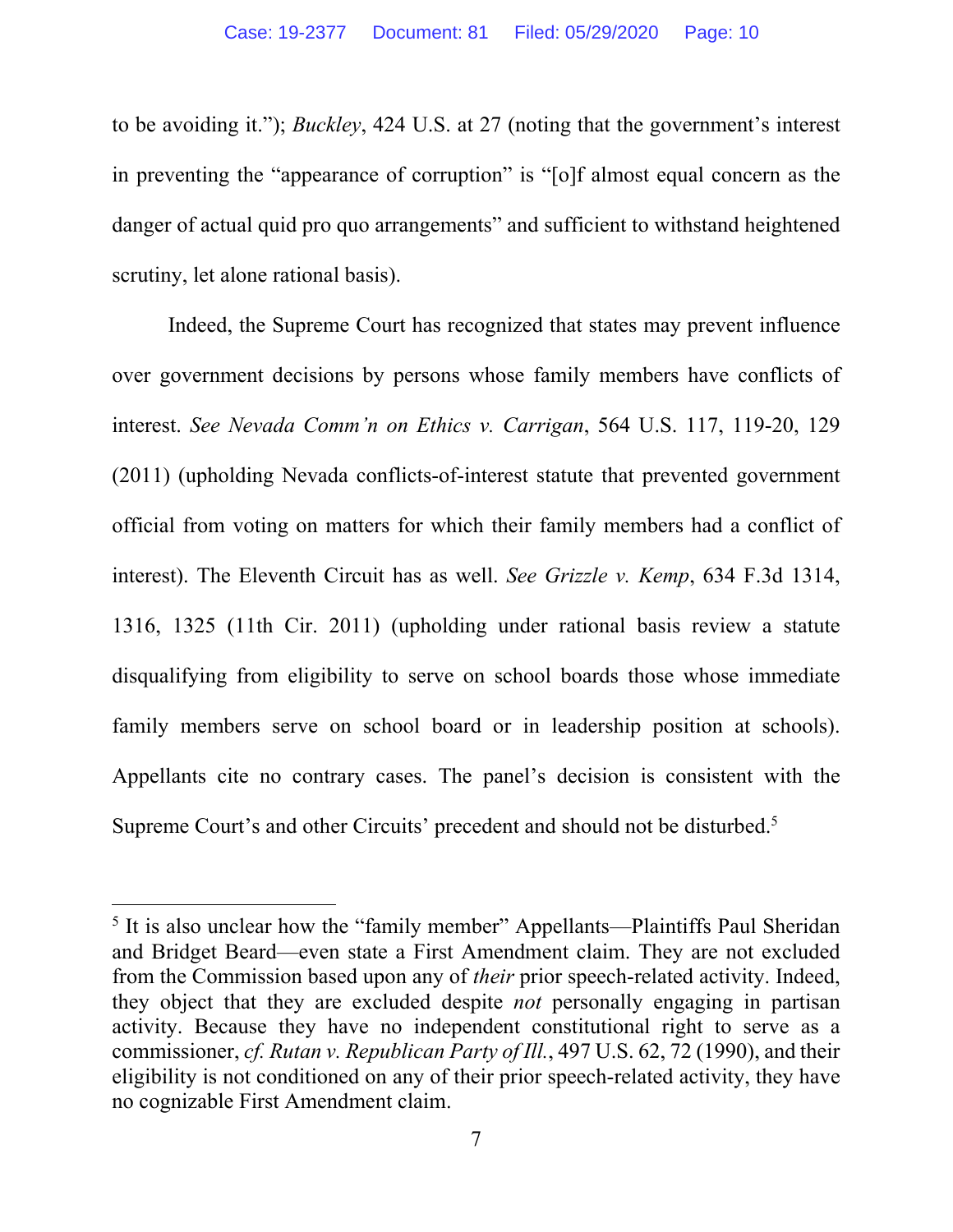Appellants also contend that the panel was wrong to uphold the six-year waiting period, and suggest that a two-year period would be the maximum allowable. Pet. at 15. The Constitution does not draw any such line. Indeed, the Supreme Court has called a two-year waiting period a "*de minimis*"—not a maximal—burden, *Clements v. Fashing*, 457 U.S. 957, 967 (1982), and has upheld a seven-year durational residency requirement for candidates, *id.* (citing *Chimento v. Stark*, 414 U.S. 802 (1973), *summarily aff'g*, 353 F. Supp. 1211 (D.N.H. 1973)). Consider Michigan's legislative term limits upheld by this Court in *Citizens for Legislative Choice*: that law imposes a *forever* waiting period based upon prior partisan political activity. 144 F.3d at 924 (upholding lifetime ban of further service). If it does not offend the Constitution to forever preclude one from a particular government office based upon prior speech-related activity, then it can hardly offend the Constitution to impose a six-year waiting period.

 Moreover, none of the *Daunt* Appellants is even affected by the six-year waiting period. Of the fifteen, fourteen are disqualified because of their (or their family member's) *current* positions. Complaint, RE.1, PageID#5-8. One Appellant was a candidate for partisan office through November 2018 but lost, and it is unclear if he has any subsequent disqualifying positions. Beauchine Dec., RE.4-3, PageID#117-18. Appellants acknowledge the state's interest in "eliminating *current*  conflicts-of-interest or partisan influence," Pet. at 14 (emphasis in original), and do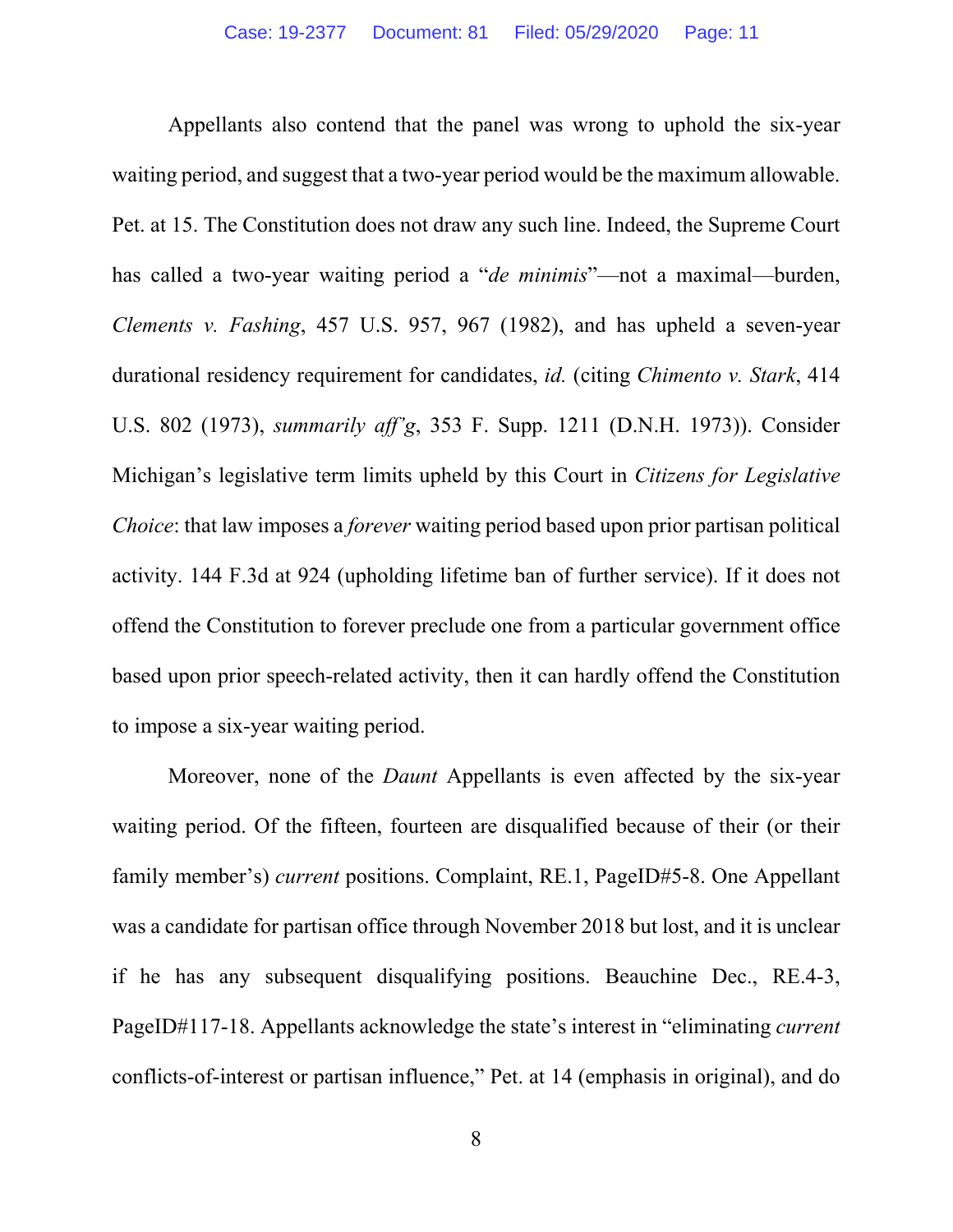not contest the validity of a two-year waiting period, *id.* at 15. Because Appellants acknowledge that *they* are not affected by the six-year waiting period, they can only succeed in a facial overbreadth challenge "by showing that [the law] punishes a 'substantial' amount of protected speech, 'judged in relation to the statute's plainly legitimate sweep . . . ." *Virginia v. Hicks*, 539 U.S. 113, 118-19 (2003) (quoting *Broadrick v. Oklahoma*, 413 U.S. 601, 615 (1973)). The overbreadth doctrine is "strong medicine." *Id.* at 119. Plaintiffs must show "from the text" of the law "and" from actual fact that a substantial number of instances exist in which the [l]aw cannot be applied constitutionally." *N.Y. State Club Ass'n, Inc. v. City of New York*, 487 U.S. 1, 14 (1988). The burden rests on plaintiffs to "produce . . . evidence" of overbreadth. *Connection Dist. Co. v. Holder*, 557 F.3d 321, 340 (6th Cir. 2009) (*en banc*). "The question . . . is not whether a court can conceive of one or more unconstitutional applications of a statute," and "a 'vigorous' enforcement of the 'substantial overbreadth' requirement prohibits a party from leveraging a few [such applications] . . . into a ruling invalidating the law in all of its applications." *Id.* (quoting *Hicks*, 539 U.S. at 122).

 Appellants have offered no actual facts and have produced no evidence of real persons who have been unconstitutionally disqualified; instead they pose hypotheticals, such as a spouse "whose husband held office five-and-a-half years ago" and with whom she has "diametrically opposed political views" or "no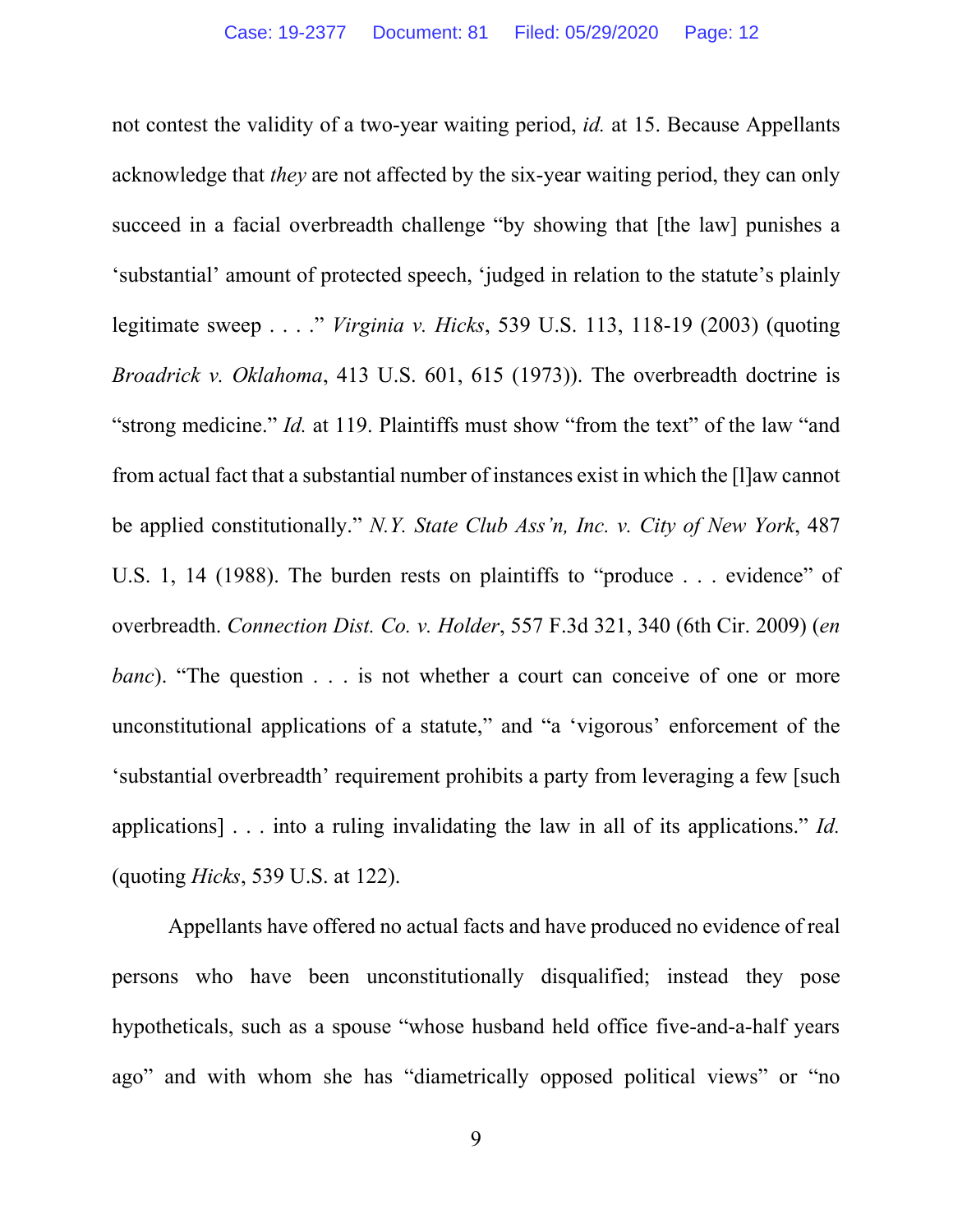knowledge of [his] views." Pet. at 15;6 *see id.* at 2. This is not enough. *Fifteen* people joined this lawsuit, and admittedly *none* is unconstitutionally affected by the provision. Its sweep is plainly legitimate.

#### **CONCLUSION**

 "The decision to grant *en banc* consideration is unquestionably among the most serious non-merits determinations an appellate court can make," and "[s]uch a determination should be made only in the most compelling . . . . and rarest of circumstances . . . ." *Mitts v. Bagley*, 626 F.3d 366, 370 (6th Cir. 2010) (Mem.) (Sutton, J., joined by Kethledge, J., concurring in denial of reh'g *en banc*) (quotation marks omitted). If Michigan has a fundamental sovereign right to structure its government, surely it has the right to do so without needing to relitigate about a standard that does not affect the outcome of the case. Appellants' petition for rehearing *en banc* should be denied.7

<sup>&</sup>lt;sup>6</sup> Appellants do not explain how this wife whose husband was an elected politician is supposedly unaware of his political views. Nor do these hypotheticals apply to the two "family member" Appellants, who have testified they agree politically with their mother, a state party vice chair. Sheridan/Beard Decs., RE.4-3, PageID#147-51.

 $<sup>7</sup>$  Appellants say the Amendment was actually a conspiracy to stack the Commission</sup> with Detroit officials elected as nonpartisans, but who are really partisan Democrats. Pet. at 16-17. Nearly 6,000 Michiganders have applied so far to be randomly selected for 13 positions. Republican legislative leaders can strike 10 finalists. If this was a ruse to seat Democratic politicians, then they need to hire a new chief conspirator.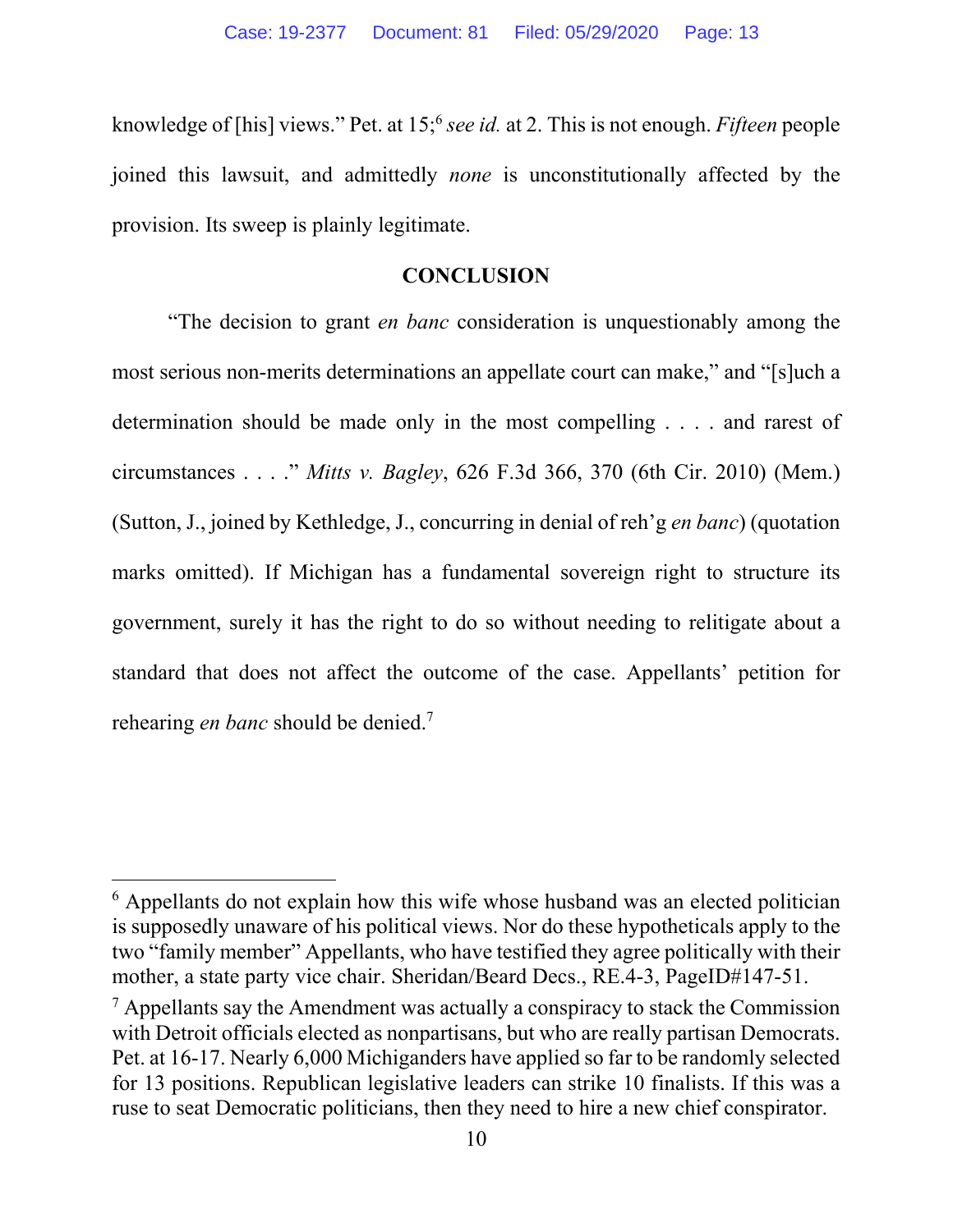May 29, 2020

Graham K. Crabtree FRASER TREBILCOCK DAVIS & DUNLAP, P.C. 124 W. Allegan, Suite 1000 Lansing, MI 48933 (517) 482-5800

Respectfully submitted,

/s/ Paul M. Smith Paul M. Smith Mark P. Gaber CAMPAIGN LEGAL CENTER 1101 14th Street NW, Suite 400 Washington, DC 20005 (202) 736-2200

Annabelle E. Harless CAMPAIGN LEGAL CENTER 55 W. Monroe Street, Suite 1925 Chicago, IL 60603 (202) 736-2200

*Counsel for Defendant-Appellee COUNT MI VOTE d/b/a Voters Not Politicians*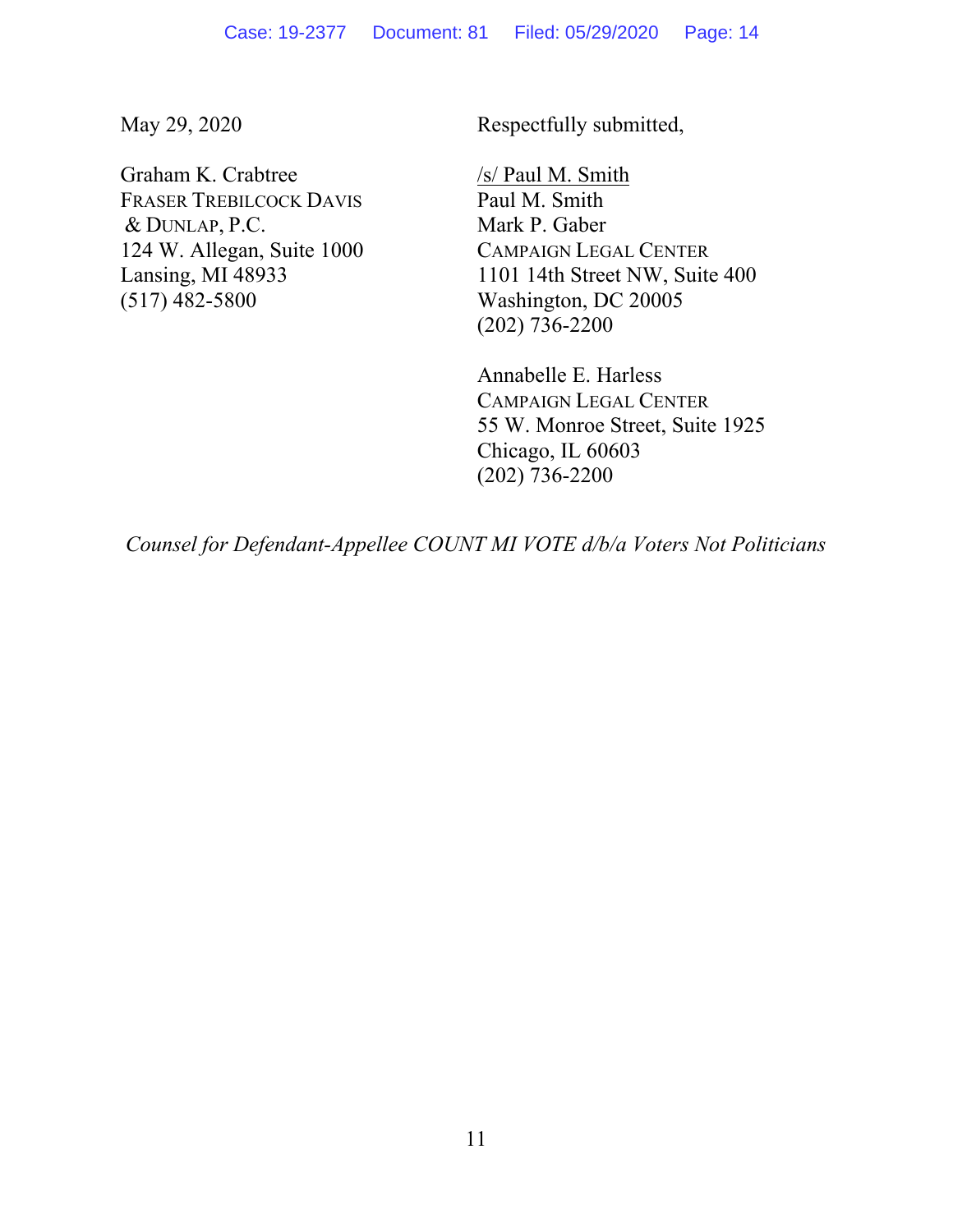### **CERTIFICATE OF COMPLIANCE**

1. This brief complies with the page limitation of this Court's order directing a response because it is 10 or fewer pages.

2. This brief complies with the typeface requirements of Fed. R. App. P.  $32(a)(5)$  and the type style requirements of Fed. R. App. P.  $32(a)(6)$  because it has been prepared in a proportionally spaced typeface using Microsoft Word in 14-point Times New Roman font.

> /s/ Paul M. Smith Paul M. Smith

 *Counsel for Defendant-Appellee COUNT MI VOTE d/b/a Voters Not Politicians*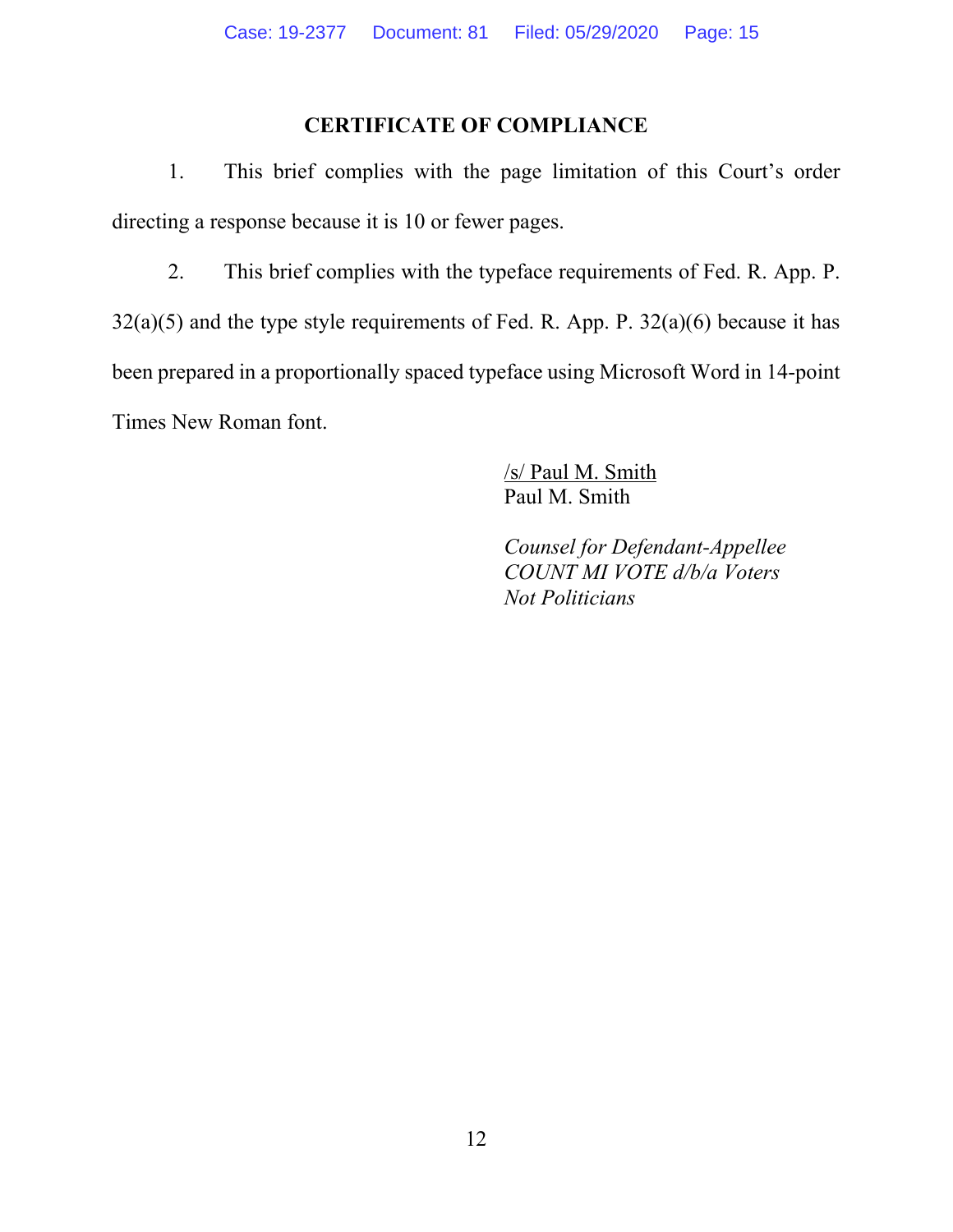#### **CERTIFICATE OF SERVICE**

 I certify that on May 29, 2020, an electronic copy of the foregoing Brief was filed with the Clerk of Court for the U.S. Court of Appeals for the Sixth Circuit, using the appellate CM/ECF system. I further certify that all parties in this case are represented by lead counsel who are registered CM/ECF users, and that service will be accomplished by the appellate CM/ECF system.

> /s/ Paul M. Smith Paul M. Smith

 *Counsel for Defendant-Appellee COUNT MI VOTE d/b/a Voters Not Politicians*